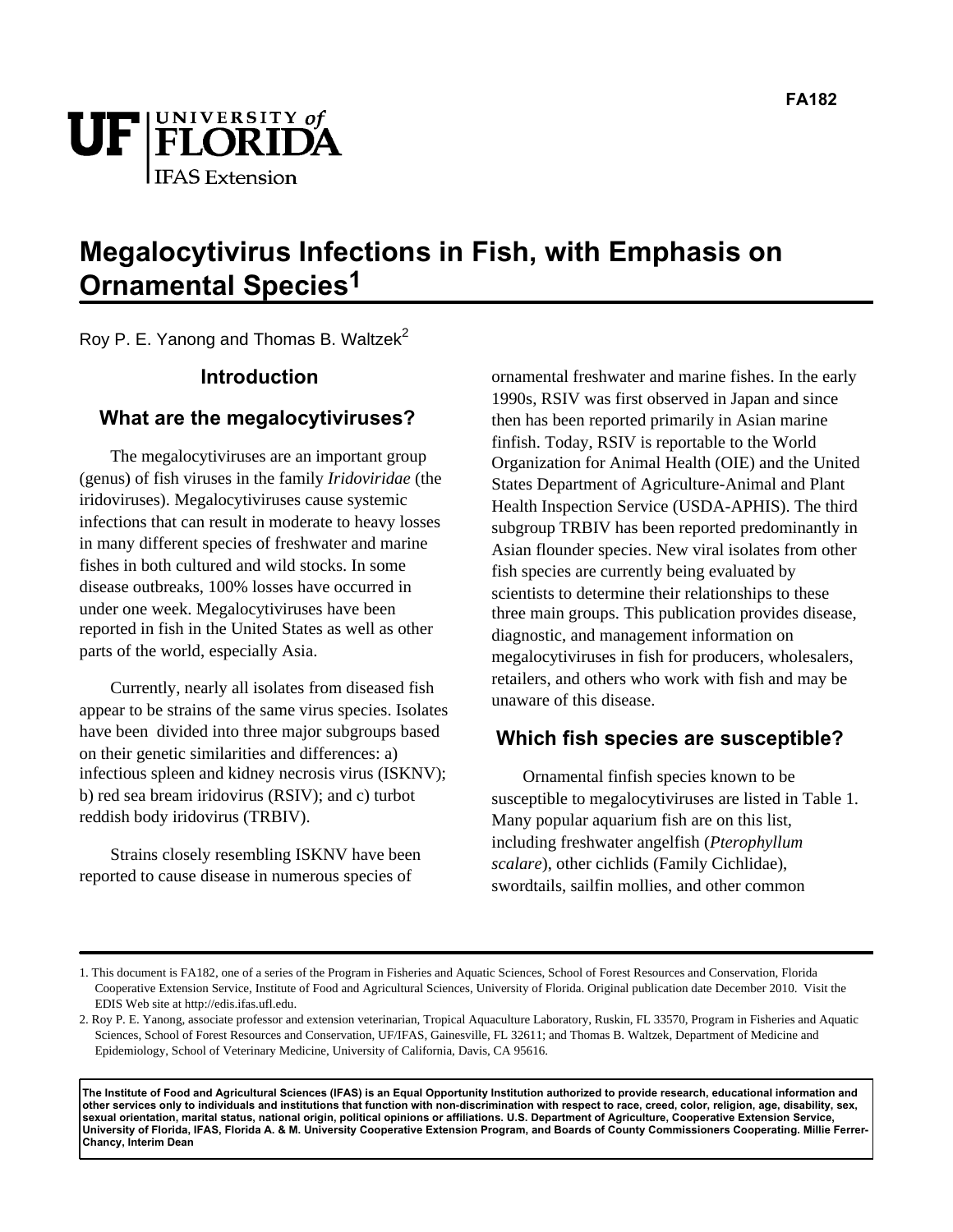live-bearers (Family Poeciliidae) and a number of species of gourami (Family Osphronemidae and Family Helostomatidae).

Numerous marine and freshwater food and game finfish species have also been shown to be susceptible to infection by megalocytiviruses including: jacks and pompanos (several species, Family Carangidae), mackerels and tuna (several species, Family Scombridae), grouper (several species, Family Serranidae), cobia (*Rachycentron canadum*), largemouth bass (*Micropterus salmoides*), barramundi (*Lates calcarifer*), redfish (*Sciaenops ocellatus*), hybrid striped bass (*Morone saxatilis* x *M. chrysops*), and gray mullet (*Mugil cephalus*). A more complete list is available online at OIE s website

http://www.oie.int/fileadmin/Home/eng/ Internationa\_Standard\_Setting/docs/pdf/ 2.3.07\_RSIVD.pdf.

The first megalocytivirus discovered in a wild North American fish was recently described from the threespine stickleback (*Gasterosteus aculeatus*, Family Gasterosteidae) in Canada, where outbreaks in 2007–2008 resulted in low mortality. DNA studies demonstrate that the cause of this outbreak is yet another unique strain of the megalocytivirus (Waltzek et al. 2010), and is not one of the three types mentioned above.

## **Within what temperature range can megalocytiviruses infect fish and cause disease?**

Megalocytiviruses have been reported to cause disease at water temperatures ranging from 20–32°C (68–89.6°F).

# **What are typical external and internal signs of disease?**

Fish infected with megalocytivirus develop clinical signs of disease that are non-specific, meaning that they are similar to clinical signs observed with many other diseases. These include lethargy, loss of appetite, darkening, abnormal swimming (including spinning) or position in the water, increased respiration, distended body cavity (coelomic distension), ulceration, hemorrhages (including pinpoint hemorrhages on the skin and gills), pale gills/anemia, fin erosion, white feces, and heavy mortalities.

Although studies are ongoing, one research group has suggested that the virus may target and be spread by white blood cells or other immune cells in the body (Lee et al. 2009). This may explain why the virus can be found throughout the body in severe cases. During necropsy, megalocytovirus-infected fish are often observed to have damage to many internal organs (i.e., tissue death, necrosis) especially the spleen (which is often enlarged), kidney, and liver. Other organs and tissues, including muscles, gonads, heart, gills, and the gastrointestinal tract, may also be affected. Some fish may have amber or hemorrhagic fluid visible within the body cavity.

Concurrent (i.e., occurring at the same time) infections with bacteria, parasites, or fungi may result in additional disease signs and complicate the diagnostic process. Unfortunately, most sick fish often have more than one disease contributing to their conditions. Determining the presence or absence of megalocytovirus in a group of diseased fish is important when making decisions about the disposition of the entire exposed population.

# **How do I tell if my fish has a megalocytivirus infection?**

Special diagnostic tests are required to confirm a diagnosis of megalocytivirus in fish. Only a fish health professional or fish disease diagnostic laboratory has the equipment and expertise to make this determination. Appropriate diagnostic tests include histopathology, in which a preparation of thin fixed tissue sections are placed on a glass slide, stained, and examined under the microscope (figure 1); virus isolation, which requires growing the virus in cell culture; testing for evidence of antibodies made by the fish against the virus; use of an electron microscope to look for viral particles themselves (figure 2); and use of polymerase chain reactions (PCR) or DNA probes (pieces of genetic material that will bind specifically to megalocytiviruses), in order to reveal evidence of viral DNA. Because these are highly specialized tests, not all laboratories are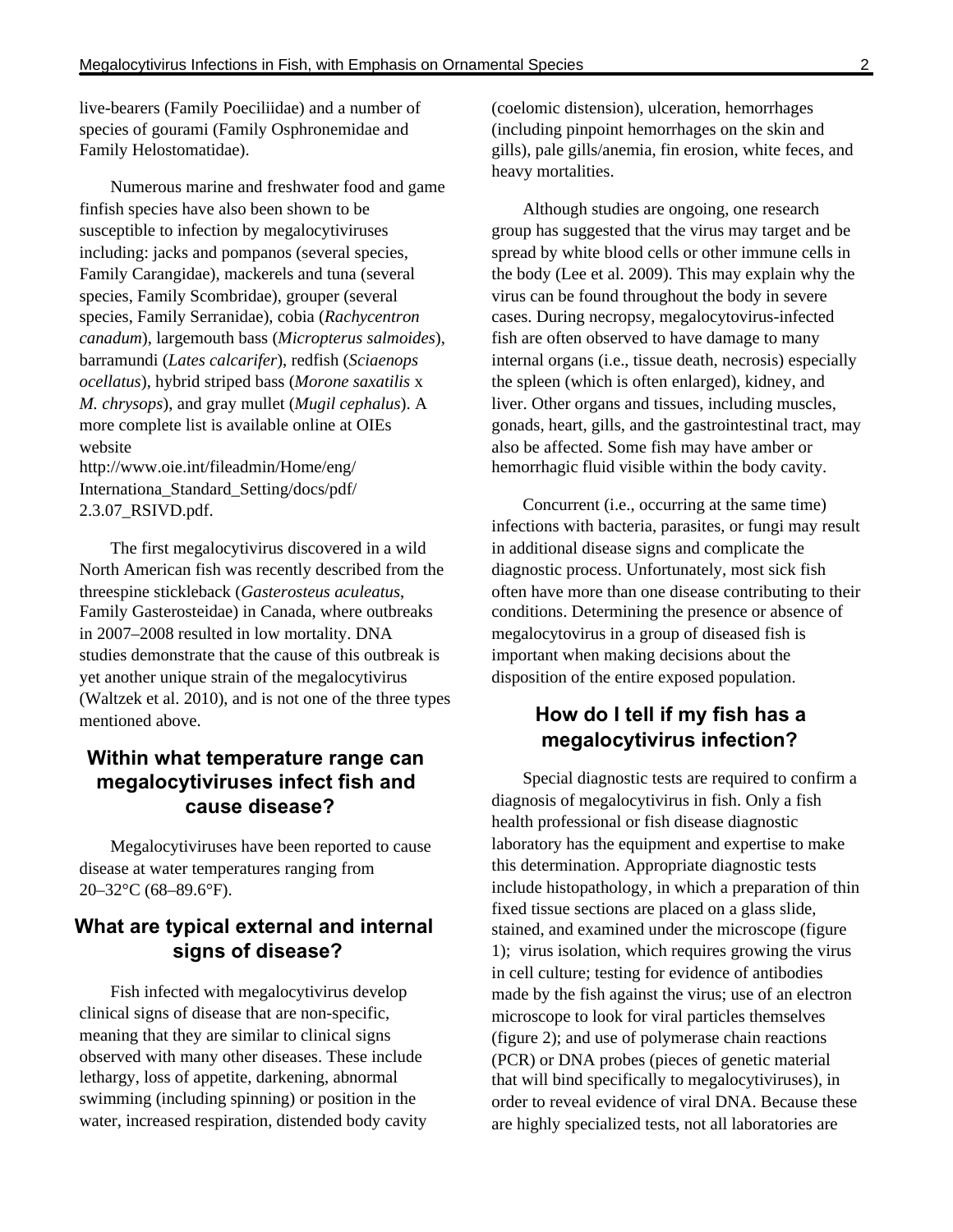equipped to run them. Contact your local fish health professional for diagnostic assistance.

When a fish health professional or pathologist examines tissues prepared for histopathology, the most distinctive finding is the presence of large, bright blue (basophilic) or pale, foamy cells (figure 1). These enlarged, infected cells have become virus factories and are typically found in the spleen, kidney, or liver. Other associated pathology, including dead tissue (necrosis), can be found in just about any organ.



**Figure 1.** H&E stain. Posterior kidney from a variable platyfish (Xiphophorus variatus) with a megalocytivirus infection. Note large, bluish/purple (basophilic) cells, identified with arrows, which are filled with viral particles. Photo credit: Roy P. E. Yanong



**Figure 2.** Vital particles (megalocytivirus, identified with arrows) seen within the posterior kidney of a variable platyfish (X. variatus) using electron microscopy. Photo credit: Roy P. E. Yanong

A disease outbreak is rarely due to the simple presence of a pathogen. Many different factors often contribute, and therefore a complete review of the facility including water quality records, movement of animals in or out, and a review of husbandry procedures (including nutrition, stocking rates, cleaning and disinfection, and other related biosecurity and system management protocols), be carried out as part of a disease investigation. A thorough necropsy carried out by a fish health professional of representative fish showing clinical signs of disease should be performed.

## **Can megalocytivirus infections be confused with any other diseases?**

Yes. Megalocytivirus infections in fish can cause disease signs that are similar to many other infectious diseases, especially those caused by bacteria or other viruses. They may also resemble disease signs caused by environmental toxins or poor water quality. A thorough fish disease investigation is required to confirm the presence of megalocytovirus infection and determine whether other factors are contributing to the disease outbreak.

# **What factors contribute to development and spread of megalocytivirus disease?**

As with other viral diseases, environmental and procedural stressors will weaken the immune systems of fish and therefore can increase susceptibility to infectious diseases including megalocytivirus. Good husbandry may help reduce infection rates and losses (for Florida producers, see "Aquaculture Best Management Practices Rule 2007, available at: http://www.floridaaquaculture.com/publications/P-01499-booklet-07\_BMP\_RULE.pdf). Warmer temperatures appear to facilitate infection and disease since many past cases seen in Florida occurred during the heat of the summer and early fall or after temperature spikes occurred in indoor recirculating systems (Yanong and Terrell 2003).

Laboratory studies have demonstrated that megalocytiviruses can be spread by cohabitation (from fish to fish in the same water body) or by exposure to virus-contaminated water. It is probable that megalocytiviruses may also be spread by consumption of infected fish or tissues and by use of virus-contaminated equipment.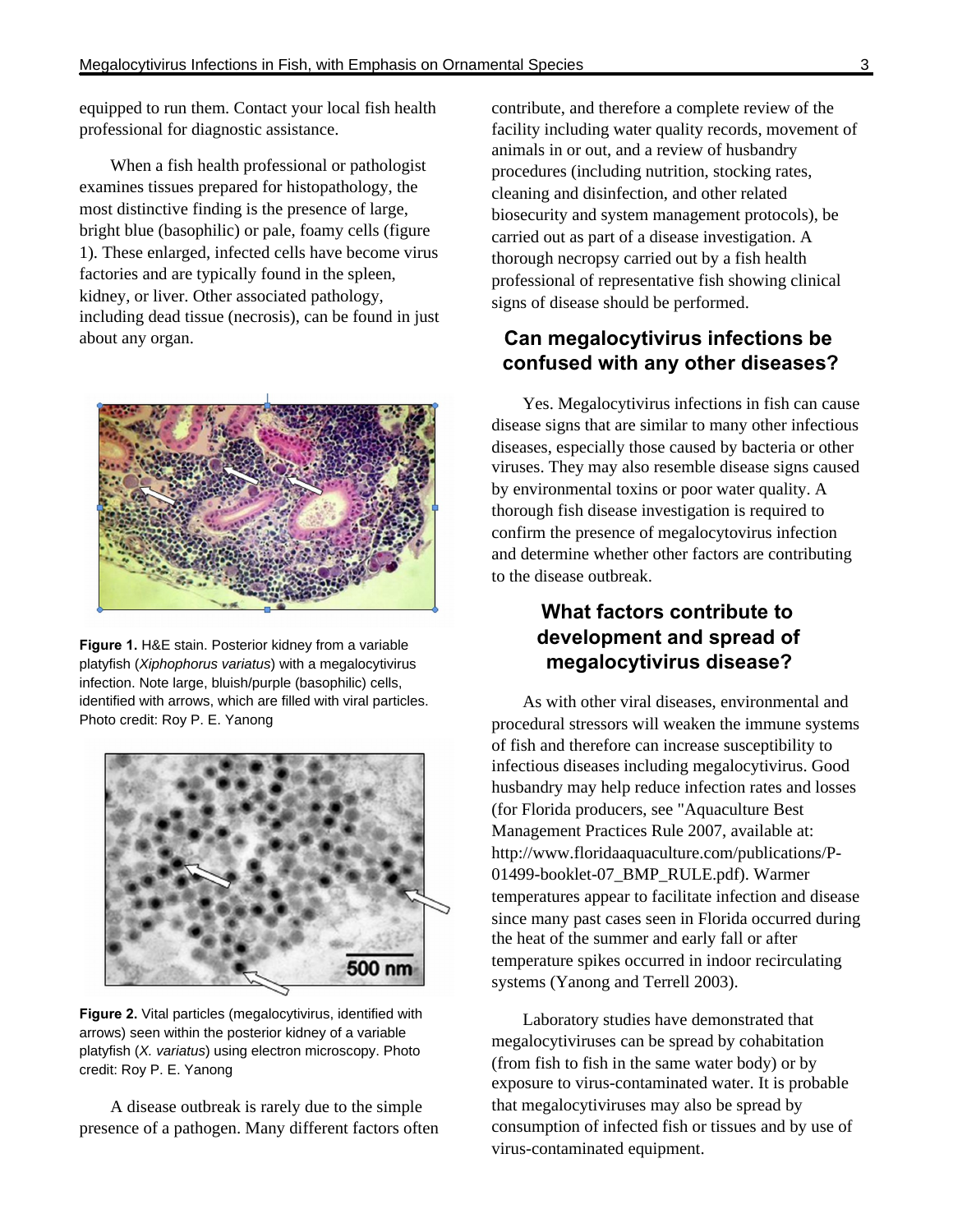Current studies suggest that megalocytiviruses have the ability to infect numerous species of freshwater and marine fish. Spread of the disease, therefore, may occur by introduction of infected fish into naïve populations (groups that have not been exposed to a disease before are called "naïve"). Infectivity may be increased if the immune systems of naïve fish are compromised due to environmental or other stressors, including recent shipping or handling.

Transmission of megalocytivirus from infected broodstock to eggs and sperm (i.e., vertical transmission) has not been proven to date.

# **Do all fish that get infected with megalocytivirus die?**

No. Although, as described previously, megalocytivirus infections have been associated with significant mortalities within populations—sometimes as high as 100%—low-level infections have been seen with lower mortality rates in some populations (Yanong, unpublished data). Several studies using highly sensitive molecular detection methods have demonstrated that clinically healthy fish may test positive for megalocytivirus. It is unknown whether these fish can serve as reservoirs for future disease outbreaks.

# **Can you treat fish infected with megalocytivirus?**

Currently there are no effective treatments for most viral infections of fish, including those caused by megalocytivirus. Depopulation followed by disinfection is recommended.

#### **What can I do to help prevent a megalocytivirus outbreak?**

Good husbandry and biosecurity are important, as is establishment of a good working relationship with a fish health professional and/or diagnostic laboratory. If you suspect you may have fish with a megalocytivirus infection, sampling and special tests will be necessary. Contact a fish health professional for assistance.

Ideally, producers should quarantine any new fish in a separate building or area and follow appropriate biosecurity protocols (have dedicated equipment and use appropriate disinfectants) before adding the new fish to existing farm populations. If possible, producers should also submit a representative sample of fish for additional testing, especially if any appear diseased or if mortalities occur. Although transmission from broodstock to offspring has not been proven to date, producers should also consider physical separation of broodstock from other life stages (e.g., separate building, separate equipment, separate ponds, appropriate disinfection measures between such areas) as a general, good biosecurity practice.

Wholesalers and retailers should consider separating incoming fish groups by origin (e.g., imported vs. domestic, or by country of origin) and species to prevent or reduce likelihood of spread. Because megalocytiviruses can be spread by contaminated water, efforts should be made to use separate equipment (nets, siphon hoses) for each system, and to disinfect items between uses. Judicious placement of footbaths and hand disinfectants (alcohol spray or hand washing stations) may be warranted. Sick fish should be isolated if possible and handled separately (see UF Extension publication Fish Health Management Considerations in Recirculating Aquaculture Systems – Part 1: Introduction and General Principles. Circular FA-120: http://edis.ifas.ufl.edu/FA099).

Use of a water source that may have contained other fish or other potential sources of pathogens (e.g., a creek, lake, or other "unprotected" water source) will increase risk as well. It is safer to use water from "protected" water sources, such as deep wells, or water that has been processed with adequate ultraviolet (UV) sterilization or chlorinated and dechlorinated (see below).

Vaccines have helped reduce disease outbreaks and mortalities for many other different finfish diseases, and preliminary research outside the United States indicates they may work for this disease as well. However, no commercial vaccines are currently available in the United States.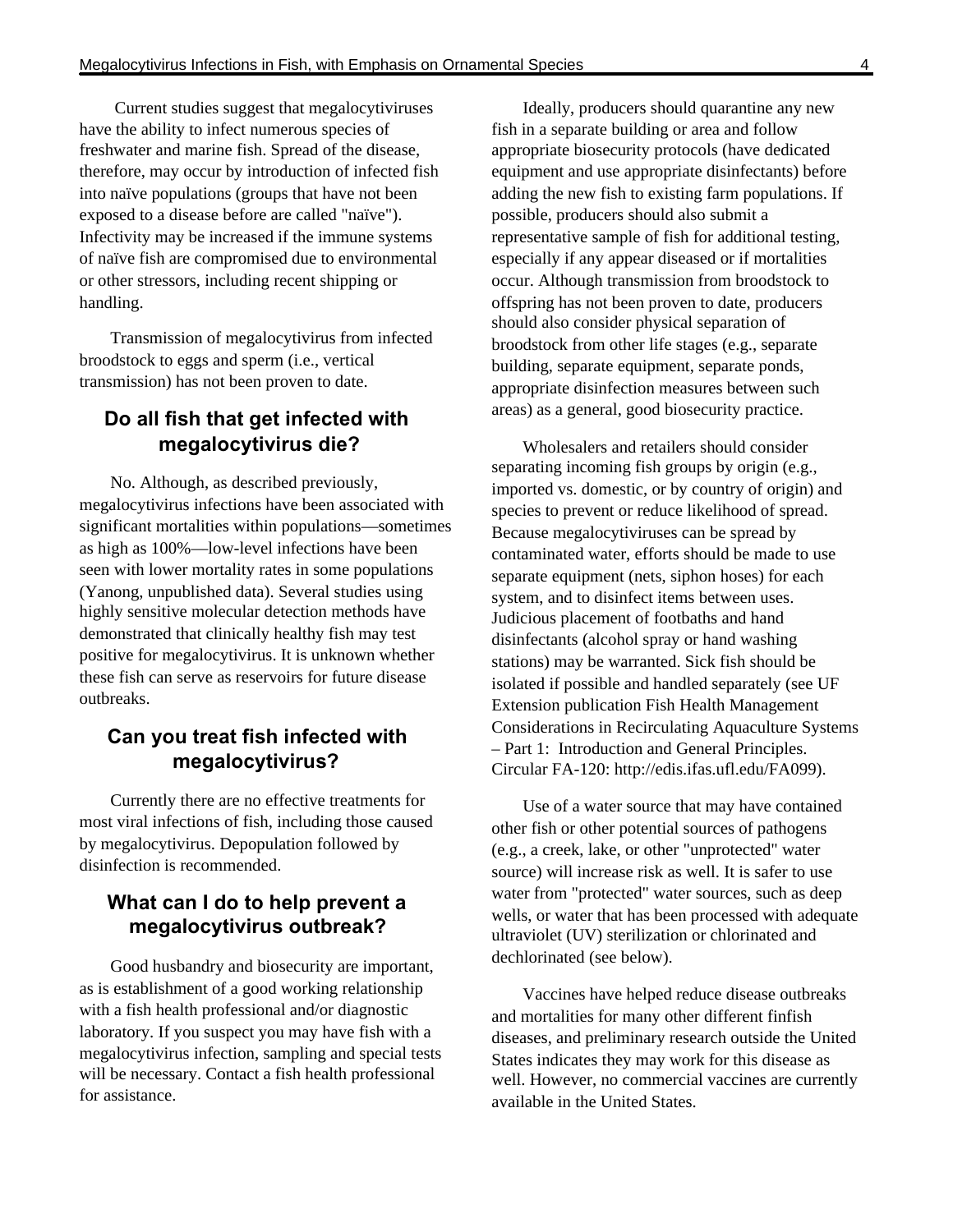# **If I want to disinfect equipment after handling infected fish, what can I use?**

Experimental studies have shown that iridoviruses on equipment, tanks, and other surfaces can be inactivated in several different ways. Equipment and surfaces can be sterilized of iridoviruses with high temperatures alone (50°C [122°F] or greater for 30 min). Alternately, equipment and surfaces can be sterilized of iridoviruses with any of the following chemical treatments if performed at 25°C (77°F) for a period of 15 minutes: potassium permanganate (100 mg/L or higher), formalin (2000 mg/L or higher), or 5% sodium hypochlorite (liquid bleach) at 200 mg/L or higher. Raising the pH to 11 or greater for 30 minutes (or more) may also be effective and may be a method for disinfection of earthen ponds (He et al. 2002). Use of UV sterilization also has been shown to be fairly effective against iridoviruses. When red sea bream iridovirus-contaminated water was exposed to UV sterilization, doses ranging from 1,000 to 3,000  $\degree$ W•sec/cm<sup>2</sup> resulted in 99% or more decrease in infectivity (Kasai et al. 2002).

#### **Summary**

The megalocytiviruses are an important group of viruses that infect many different species of fish. Infections can result in significant (up to 100%) mortalities, and some strains appear to have the ability to infect numerous species. The disease can be spread from fish to fish by contaminated water and most likely also by ingestion of infected tissues. Thermal stress may promote outbreaks.

Because clinical signs of disease are non-specific and are similar to those seen with other infectious diseases, specialized viral diagnostic tests are required to confirm a diagnosis of megalocytovirus.

Quarantine and test a representative sample from a new group of fish, including future broodstock before mixing with established fish populations on the farm. Submit any diseased fish for diagnostic evaluation.

There are no good methods for treatment of infected fish, and depopulation may be the best option. Contain dead and depopulated fish and dispose of them appropriately to minimize the potential for spread. There are a number of good options for disinfection of equipment and tanks, including use of sodium hypochlorite (bleach) at 200 mg/L or higher or potassium permanganate at 100 mg/L or higher.

Finally, work with a fish health professional for an accurate diagnosis of any disease problems, including suspected megalocytivirus infections, and for recommendations on management and prevention. Maintaining a good working relationship with a fish health professional is recommended for all businesses raising or selling live aquatic products.

#### **References and Suggested Reading**

Anderson, I., H. Prior, B. Rodwell, and H. Go. 1993. Iridovirus-like virions in imported dwarf gourami (*Colisa lalia*) with systemic amoebiasis. Australian Veterinary Journal 70:66–67.

Armstrong R. D. and H. W. Ferguson. 1989. Systemic viral disease of the chromide cichlid *Etroplus maculatus*. Diseases of Aquatic Organisms 7:155–157.

Bovo, G. and D. Florio. 2008. Viral diseases of cultured marine fish. Pages 202–216 *in* Eiras, J.C., H. Segner, T. Wahli, and B. G. Kapoor, editors. Fish Diseases, Volume 1. Science Publishers, Enfield, NH.

Division of Aquaculture, Florida Department of Agriculture and Consumer Services. Aquaculture Best Management Practices Rule 2007. Available: http://www.floridaaquaculture.com/publications/P-01499-booklet-07\_BMP\_RULE.pdf (November 2010).

Fraser W. A., T. J. Keefe, and B. Bolon. 1993. Isolation of an iridovirus from farm-raised gouramis (*Trichogaster trichopterus*) with fatal disease. Journal of Veterinary Diagnostic Investigation 5:250–253.

Gibson-Kueh, S., P. Netto, G. H. Ngoh-Lim, S. F. Chang, L. L. Ho, Q. W. Qin, F. H. Chua, M. L. Ng, and H. W. Ferguson. 2003. The pathology of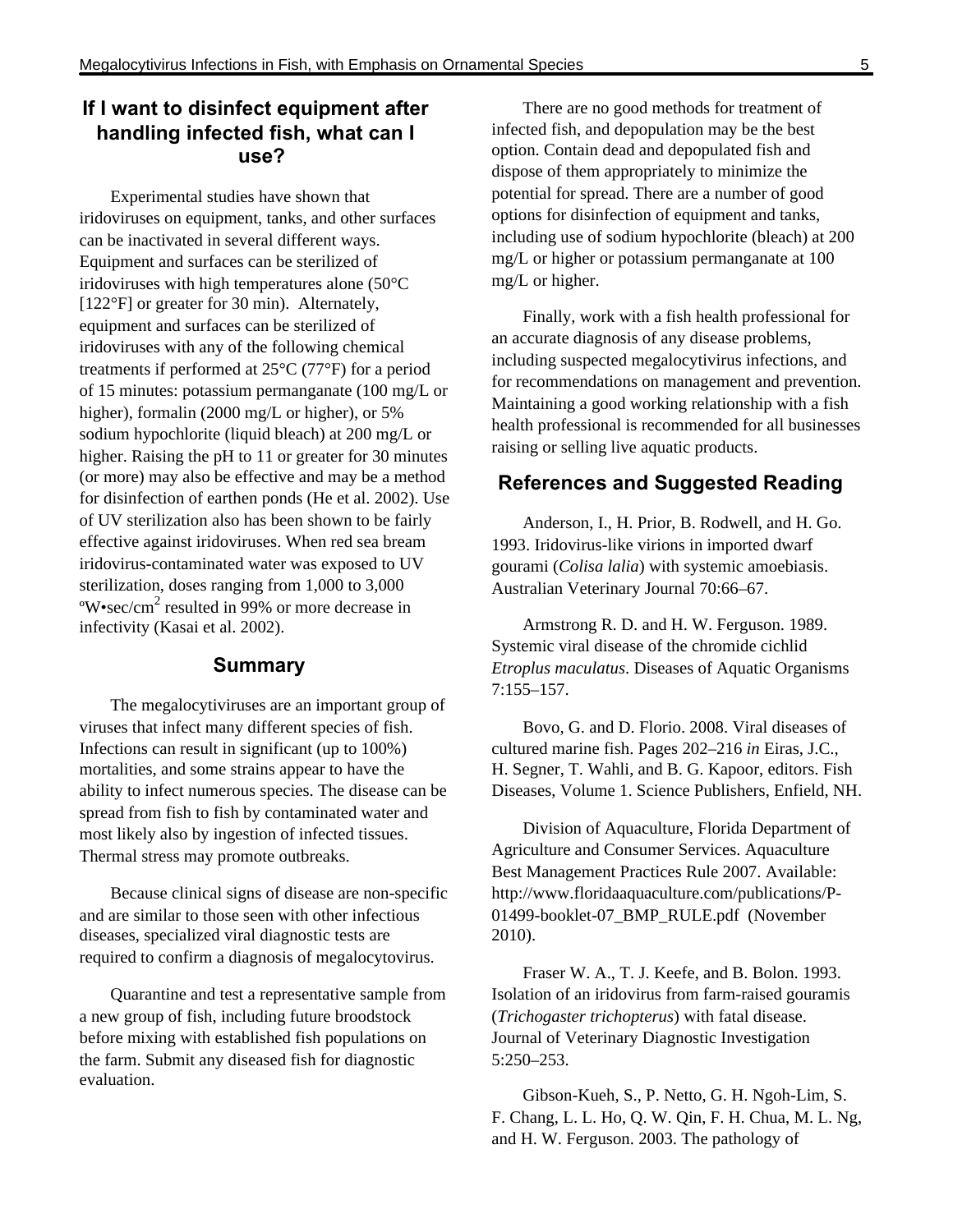systemic iridoviral disease in fish. Journal of Comparative Pathology 129:111–119.

Go, J., M. Lancaster, K. Deece, O. Dhungyel, and R. Whittington. 2006. The molecular epidemiology of iridovirus in Murray cod (Maccullochella peelii peelii) and dwarf gourami (Colisa lalia) from distant biogeographical regions suggests a link between trade in ornamental fish and emerging iridoviral diseases. Molecular and Cellular Probes 20:212–222.

Go, J. and R. Whittington. 2006. Experimental transmission and virulence of a megalocytivirus (Family Iridoviridae) of dwarf gourami (*Colisa lalia*) from Asia in Murray cod (*Maccullochella peelii peelii*) in Australia. Aquaculture 258:140–149.

He, J. G., K. Zeng, S. P. Weng, and S. M. Chan. 2002. Experimental transmission, pathogenicity, and physical-chemical properties of infectious spleen and kidney necrosis virus (ISKNV). Aquaculture 204:11–24.

Jeong, J. B., H. Y. Kim, L. J. Jun, J. H. Lyu, N. G. Park, J. K. Kim, and H. D. Jeong. 2008. Outbreaks and risks of infectious spleen and kidney necrosis virus disease in freshwater ornamental fishes. Diseases of Aquatic Organisms 78:209–215.

Kasai, H., M. Yoshimizu, and Y. Ezura. 2002. Disinfection of water for aquaculture. Proceedings of International Commemorative Symposium 70th Anniversary of the Japanese Society of Fisheries Science 68 (Supplement 1): 821–824.

Kawakami H. and K. Nakajima. 2002. Cultured fish species affected by red sea bream iridoviral disease from 1996 to 2000. Fish Pathology 37:45–47.

Kim, W., M. Oh, J. Kim, D. Kim, C. Jeon, J. Kim. 2010. Detection of megalocytivirus from imported tropical ornamental fish, paradise fish *Macropodus opercularis*. Diseases of Aquatic Organisms 90:235–239.

Lee, N. S., J. W. Do, J. W. Park, and Y. C. Kim. 2009. Characterization of virus distribution in rock bream (*Oplegnathus fasciatus*; Temminck and Schlegel) infected with megalocytivirus. Journal of Comparative Pathology 141:63–69.

Leibovitz, L. and R. C. Riis. 1980. A viral disease of aquarium fish. Journal of the American Veterinary Medical Association 177:414–417.

Paperna, I., M. Vilenkin, and A. P. A. de Matos. 2001. Iridovirus infections in farm-reared tropical ornamental fish. Diseases of Aquatic Organisms 48:17–25.

Petty, B. D. and W. Fraser. 2005. Viruses of pet fish. Veterinary Clinics of North America: Exotic Animal Practice, Special Issue: Virology 8(1):67–84.

Schuh, J. C. and I. G. Shirley. 1990. Viral hematopoietic necrosis in an angelfish (*Pterophyllum scalare*). Journal of Wildlife Medicine 21:95–98.

Sudthongkong, C., M. Miyata, and T. Miyazaki. 2002a. Iridovirus disease in two ornamental tropical fishes: African lampeye and dwarf gourami. Diseases of Aquatic Organisms 48:163–173.

Sudthongkong, C., M. Miyata, and T. Miyazaki. 2002b. Viral DNA sequences of genes encoding the ATPase and the major capsid protein of tropical iridovirus isolates which are pathogenic to fishes in Japan, South China Sea and Southeast Asian countries. Archives of Virology 147:2089–2109.

Waltzek, T. B., G. D. Marty, M. E. Alfaro, W. R. Bennett, M. Haulena, E. S. Weber, and R. P. Hedrick. 2010. Smoldering mortality in a captive population of threespine stickleback (*Gasterosteus aculeatus*). Proceedings of the 35th Eastern Fish Health Workshop, Shepherdstown, West Virginia.

Wang, Y. Q., L. Lü, S. P. Weng, J. N. Huang, S. M. Chan., and J. G. He. 2007. Molecular epidemiology and phylogenetic analysis of a marine fish infectious spleen and kidney necrosis virus-like (ISKNV-like) virus. Archives of Virology 152:763–773.

Weber, E. S., T. B. Waltzek, D. A. Young, E. L. Twitchell, A. E. Gates, A. Vagelli, G. R. Risatti, R. P. Hedrick, and S. Frasca. 2009. Systemic iridovirus infection in the Banggai cardinalfish (*Pterapogon kauderni* Koumans 1933). Journal of Veterinary Diagnostic Investigation 21:306–320.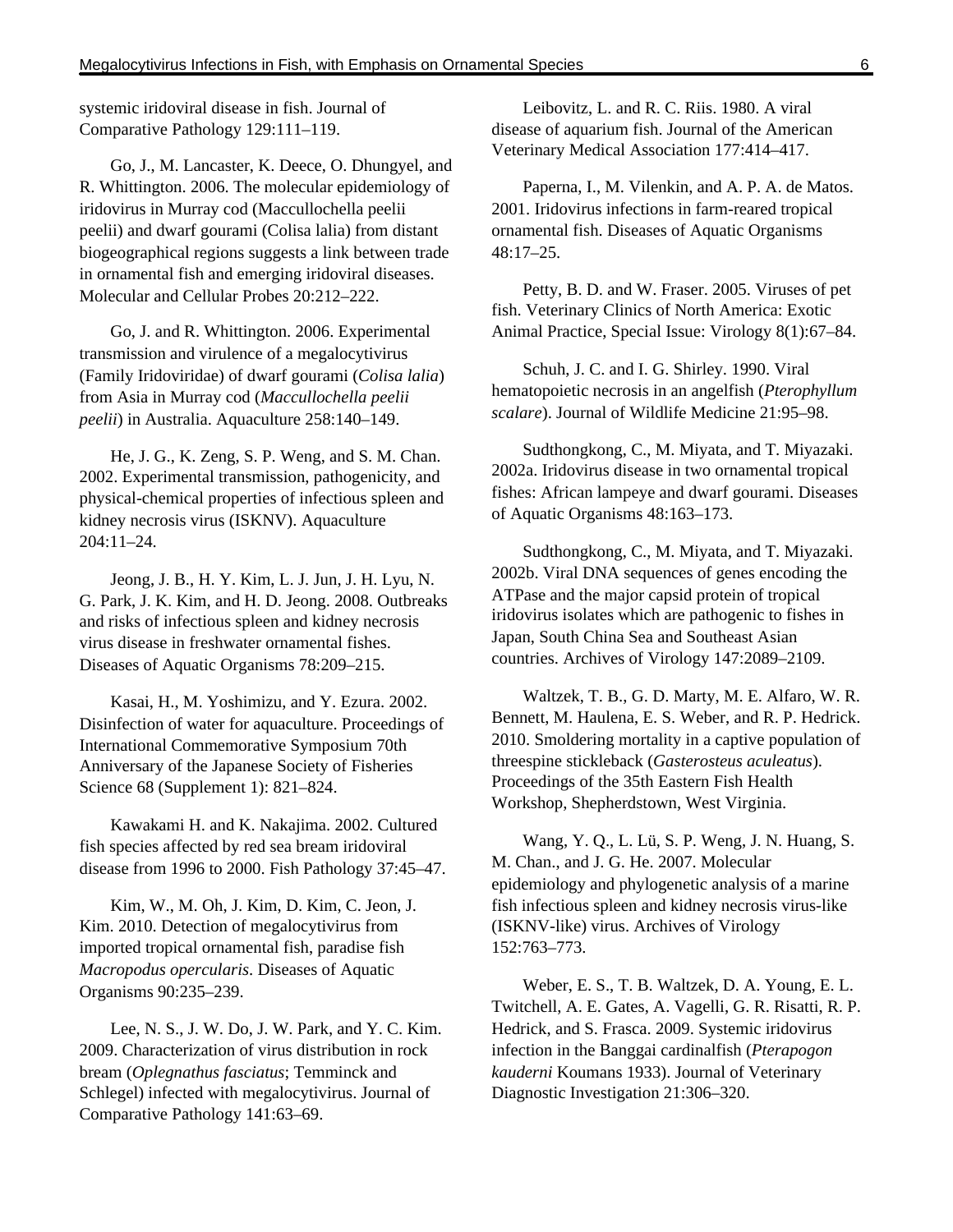World Organisation for Animal Health (OIE). 2010. Manual of Diagnostic Tests for Aquatic Animals 2010. World Organisation for Aquatic Animal Health, Paris. Available: http://www.oie.int/eng/normes/fmanual/ a\_summry.htm. (November 2010).

 Yanong, R .P. E. 2009. Fish Health Management Considerations in Recirculating Aquaculture Systems –Part 1: Introduction and General Principles. University of Florida, UF IFAS Cooperative Extension Service, Circular FA-120. Available: http://edis.ifas.ufl.edu/fa099. (November 2010).

Yanong, R. P. E. 2009. Fish Health Management Considerations in Recirculating Aquaculture Systems – Part 2: Pathogens. University of Florida, UF IFAS Cooperative Extension Service, Circular FA-121. Available: http://edis.ifas.ufl.edu/fa100 (November 2010).

Yanong, R. P. E. 2009. Fish health management considerations in recirculating aquaculture systems – part 3: general recommendations and problem-solving approaches. University of Florida, UF IFAS Cooperative Extension Service, Circular FA-120. Available: http://edis.ifas.ufl.edu/fa101. (November 2010).

Yanong, R. P. E. and S. P. Terrell. 2003. Iridoviral-associated disease in oscars (*Astronotus ocellatus*). Proceedings of the 34th Annual Conference of the International Association for Aquatic Animal Medicine, Waikoloa, Hawaii.